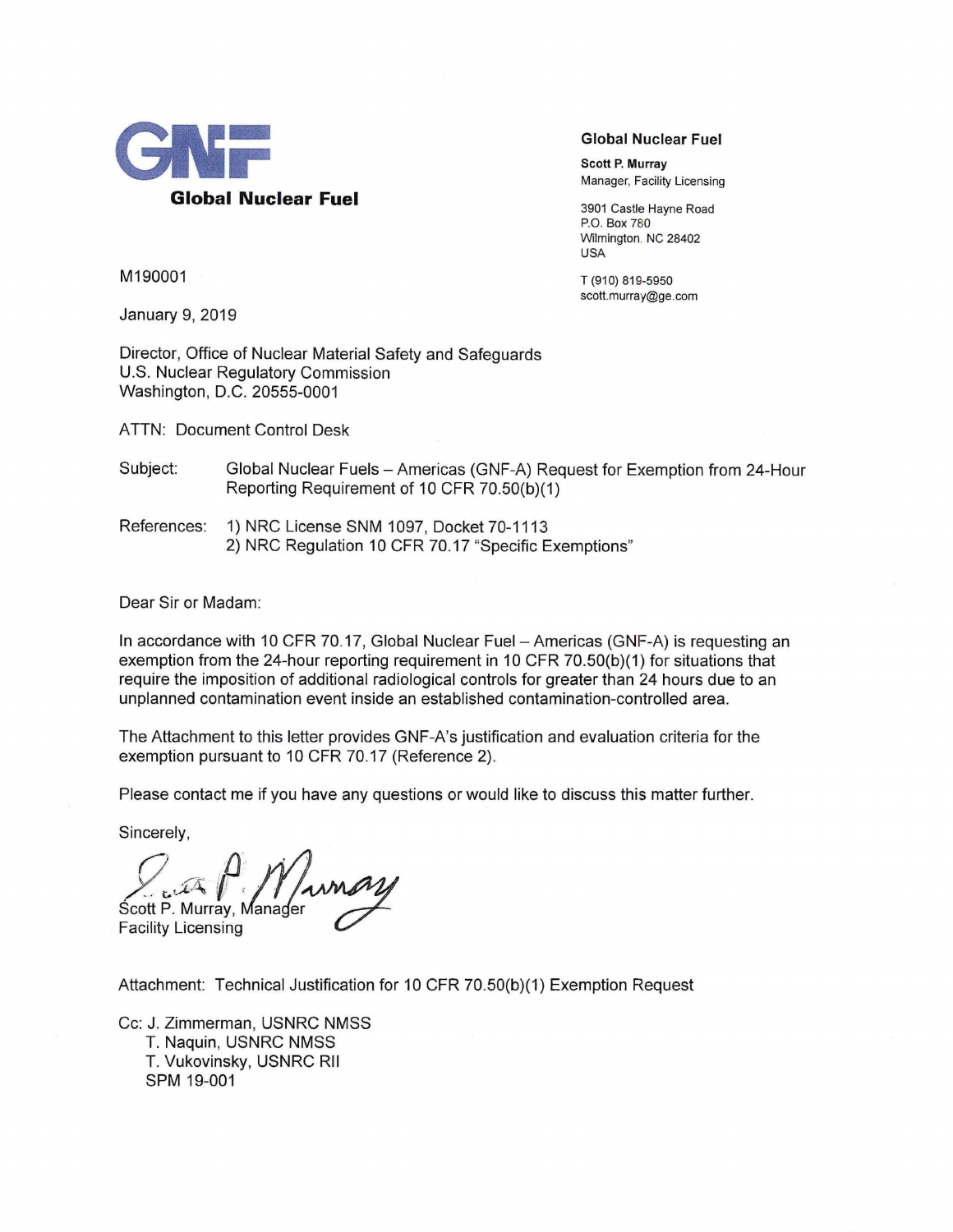### **Attachment**

# Technical Justification for 10 CFR 70.50(b)(1) Exemption Request

# **Exemption Request**

GNF-A is the holder of NRC License SNM 1097 for a fuel manufacturing facility at the Wilmington, NC site.

GNF-A is requesting an exemption from the 24-hour reporting requirement in 10 CFR 70.50(b)(1) for situations due to an unplanned contamination event inside an established contamination radiological controlled area (C-RCA) that requires worker access to the contaminated area to be restricted for more than 24 hours by imposing additional radiological controls or by prohibiting entry into the area.

It should be noted that GNF-A is not seeking an exemption that would alter reporting requirements in 10 CFR 70.50(b)(1) for situations due to an unplanned contamination event *outside an established C-RCA*. GNF-A will continue to notify NRC of an unplanned contamination event outside an established C-RCA that requires worker access to an area to be restricted for more than 24 hours by imposing additional radiological controls or by prohibiting entry into the area. This includes non-controlled areas such as adjacent hallways, rooms, rooftops and outdoor areas. The exemption would not preclude reporting of unplanned contamination events by other NRC requirements such as 10 CFR 20.2202 "Notification of Incidents", 10 CFR 20.2203 "Reports of Exposures, Radiation Levels and Concentrations of Radioactive Material Exceeding the Constraints or Limits" and Appendix A to Part 70 "Reportable Safety Events" that result in a failure to meet the performance criteria of 10 CFR 70.61 (i.e. high or intermediate consequence event).

## **Basis for Exemption**

Licensed activities at the GNF-A fuel manufacturing facility include the establishment of radiological controlled areas that are controlled as contaminated areas described in the NRC approved license. The function of a C-RCA is to control process and manufacturing areas where unencapsulated uranium is routinely handled. These areas are designed to safely contain and control releases of radioactive material that may occur as the result of operations or maintenance activities. Inherent in the design of these areas is the continued protection of the health and safety of occupational workers, members of the public, and the environment.

Because minor contamination in a C-RCA is common, typical radiological control methods are used to minimize worker exposures, which include engineered controls, ventilation, access controls, protective clothing, respiratory protection, routine contamination surveys, airborne monitoring, exit monitoring, and if necessary, area access restrictions. Adjustments to controls are made as necessary, depending on airborne or contamination levels encountered during normal manufacturing operations (i.e. production and planned maintenance) and abnormal conditions (i.e., loss of containment).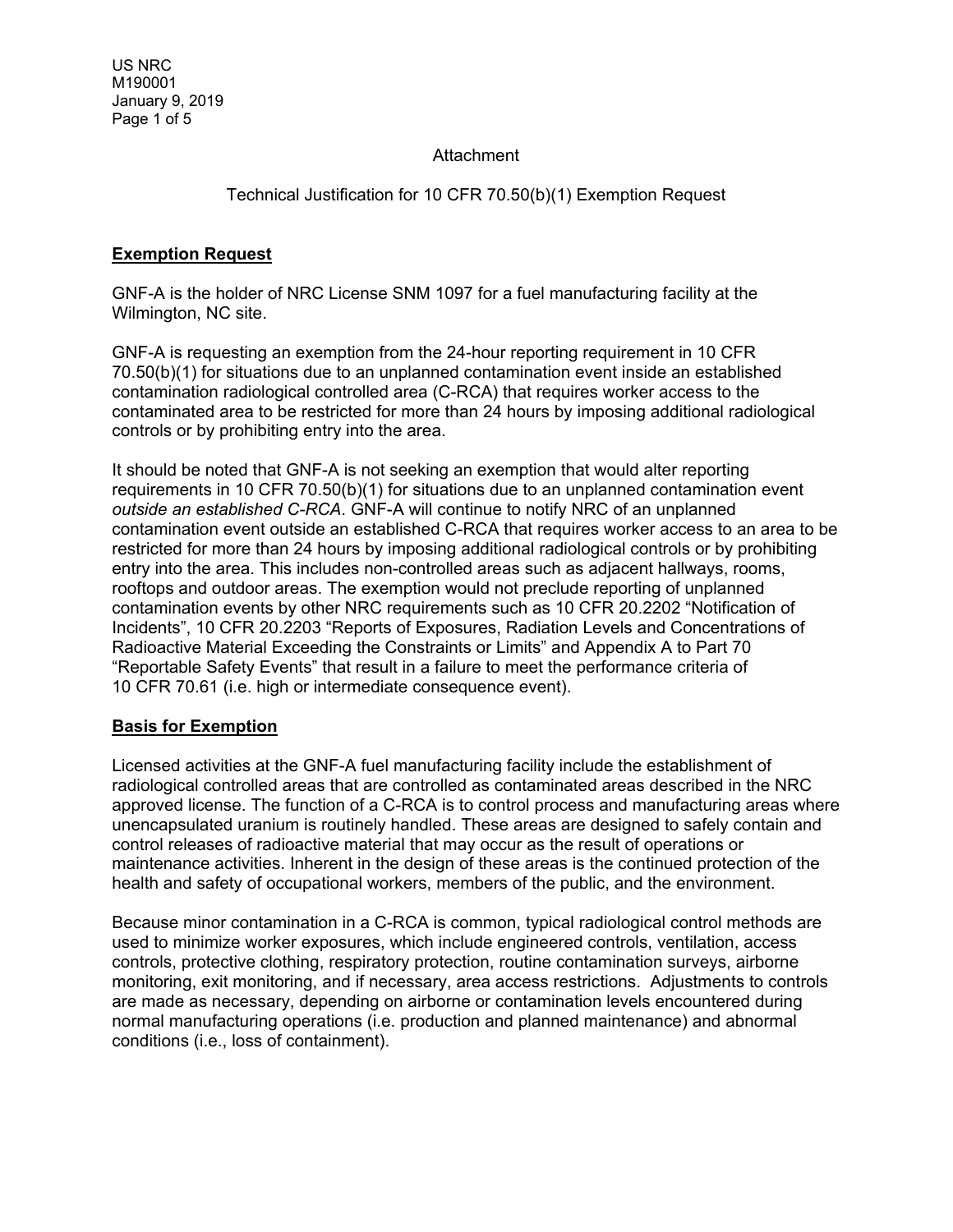US NRC M190001 January 9, 2019 Page 2 of 5

### **Technical Justification**

GNF-A proposes to commit to the following six criteria and provides a technical justification describing how each criterion will be met.

1) Established and posted C-RCAs that may require additional controls reside within the licensed Controlled Access Area (CAA) which is not accessible to the public.

The established C-RCAs are clearly posted and reside within a fenced enclosure of the site designated as the CAA with restricted access. The CAA is maintained in accordance with applicable NRC security requirements of 10 CFR 73 and the site Physical Security Plan. The CAA is also controlled as a Restricted Area as defined in 10 CFR 20.1003. Access to the CAA is restricted to individuals that have completed site specific training requirements or individuals that are formally escorted. At no time can members of the public access the CAA without being escorted or trained.

2) Controls are imposed as necessary to keep radiation exposures and releases as low as reasonably achievable.

GNF-A maintains and implements an effective Radiation Protection Program to keep worker exposures As Low as Reasonably Achievable (ALARA). These radiation protection principles are necessary to implement NRC ALARA requirements in 10 CFR 20.1101 and include engineering and other exposure control practices such as action levels to protect workers described in approved standard operating procedures. These principles are an integral part of the overall Radiation Protection Program that is routinely inspected by the NRC. Routine control adjustments to minimize exposures include modifications to protective clothing, adding respiratory protective equipment or restricting access to portions of a C-RCA and are anticipated, allowed, and at times prudent. Operations are conducted in accordance with approved procedures for routine work in C-RCAs that provide flexibility for upgrading and downgrading controls in response to changing radiological conditions.

3) Radiation protection personnel are trained and qualified in contamination control and are readily available.

GNF-A provides sufficient Radiation Protection Monitor (RPM) staffing on each production shift (day shift, second shift and third shift) to support and respond to radiological conditions in a C-RCA to ensure appropriate and timely actions are taken. The RPMs are trained in contamination-control procedures and techniques required for responding to a contamination event and are readily available to respond as needed. The RPMs must successfully complete a rigorous training and qualification program prior to performing unsupervised activities and complete periodic refresher training to continue unsupervised work. In addition, GNF-A employs a staff of Radiation Safety Health Physicists (HPs) to provide guidance and technical radiation safety expertise to the RPMs.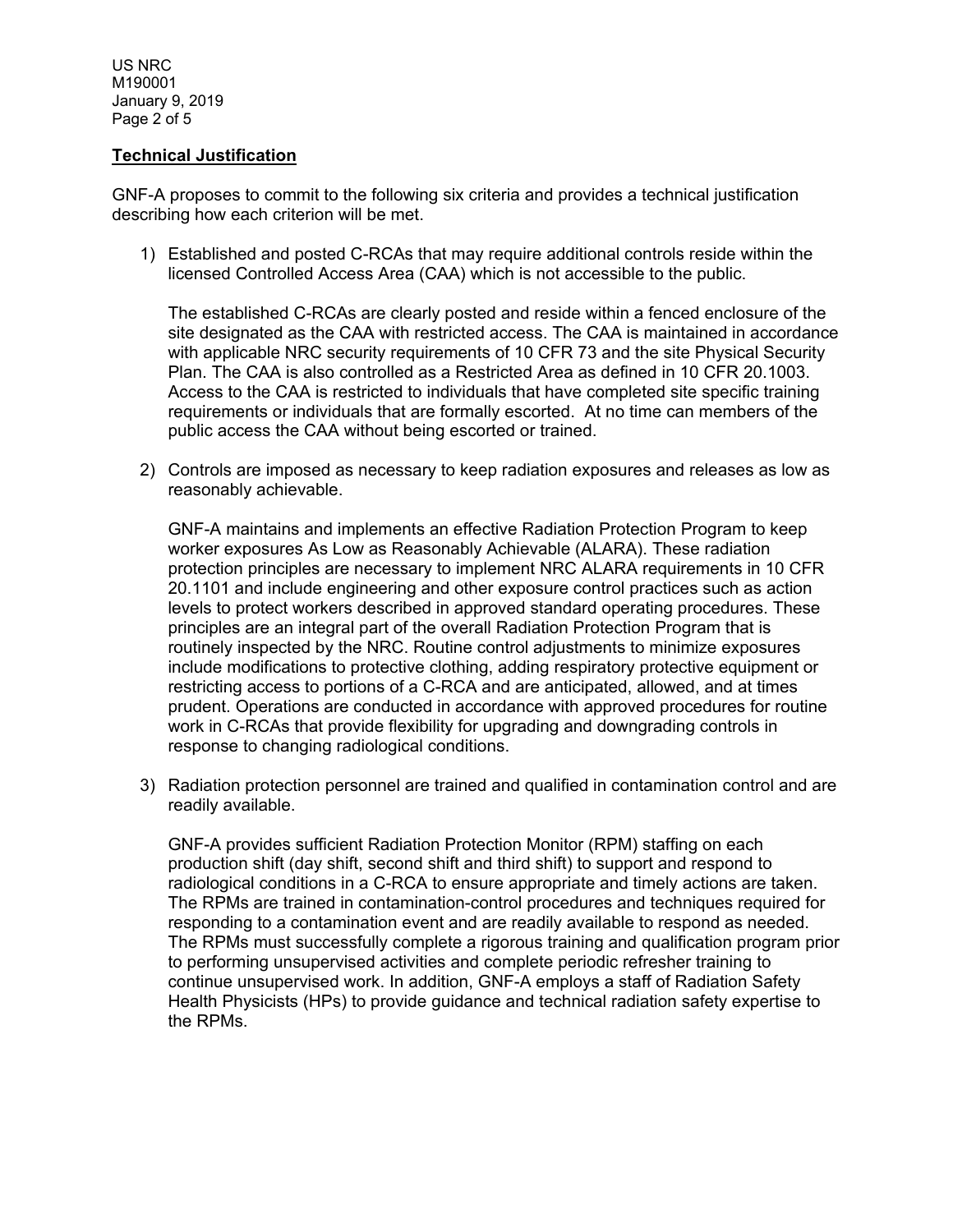US NRC M190001 January 9, 2019 Page 3 of 5

> 4) Equipment and facilities that may be needed for contamination control are readily available.

C-RCAs are designed to control contamination in process and manufacturing areas at the facility where unencapsulated uranium is routinely handled. These controls include engineered features such as ventilated areas designed to provide air flow from areas of lesser potential contamination to areas of higher potential contamination. Activities and process equipment that could potentially generate airborne uranium are designed with ventilated containment enclosures, hoods, dust capturing exhaust ports, local exhaust systems and other devices to minimize the release of uranium in work areas. The air and gasses from fuel manufacturing processes are exhausted as appropriate through filter media prior to being recirculated back into work areas or exhausted to the environment. Routine engineered and facility control adjustments to minimize exposures and the extent of a release include shutting down equipment, adding localized exhaust ventilation and closing or reducing containment hood openings.

5) Radiation surveys of unplanned contamination events in C-RCAs are performed and are available for NRC inspection upon request.

Appropriate radiation surveys are performed by qualified personnel during or after an unplanned contamination event as necessary to assess radiological conditions and provide the appropriate response. The type of survey is determined by staff HPs as described in the NRC approved license and in accordance with approved procedures. Survey results are compared to specified action guides and when contamination levels in excess of action levels are found, appropriate actions are taken, and the affected area is decontaminated in a safe and timely manner. Survey records for contamination events are documented pursuant to 10 CFR 20.2103 and are available for review.

6) Unescorted workers in C-RCAs are trained on methods to reduce radiation exposures including contamination controls and response actions for abnormal or upset conditions.

Formal nuclear safety training is required for unescorted workers entering an C-RCA. Visitors to a C-RCA are escorted by trained personnel. The training includes information about radiation and radioactive materials, precautions or procedures to minimize exposure, the purposes and functions of protective devices employed; and their responsibility to report promptly to the licensee any condition which may lead to or cause a violation of NRC regulations and licenses or unnecessary exposure to radiation and/or radioactive material. The training also includes the appropriate response to warnings made in the event of any unusual occurrence or malfunction that may involve exposure to radiation and/or radioactive material and nuclear criticality safety principles. Training policy requires that workers must complete nuclear safety training prior to unescorted access in the C-RCA. The training is typically provided using computer-based training but may be performed by authorized instructors. Previously trained workers who are allowed unescorted access to the C-RCA are retrained at least every two years. The effectiveness of the training program is evaluated by either initial training exam or retraining exam.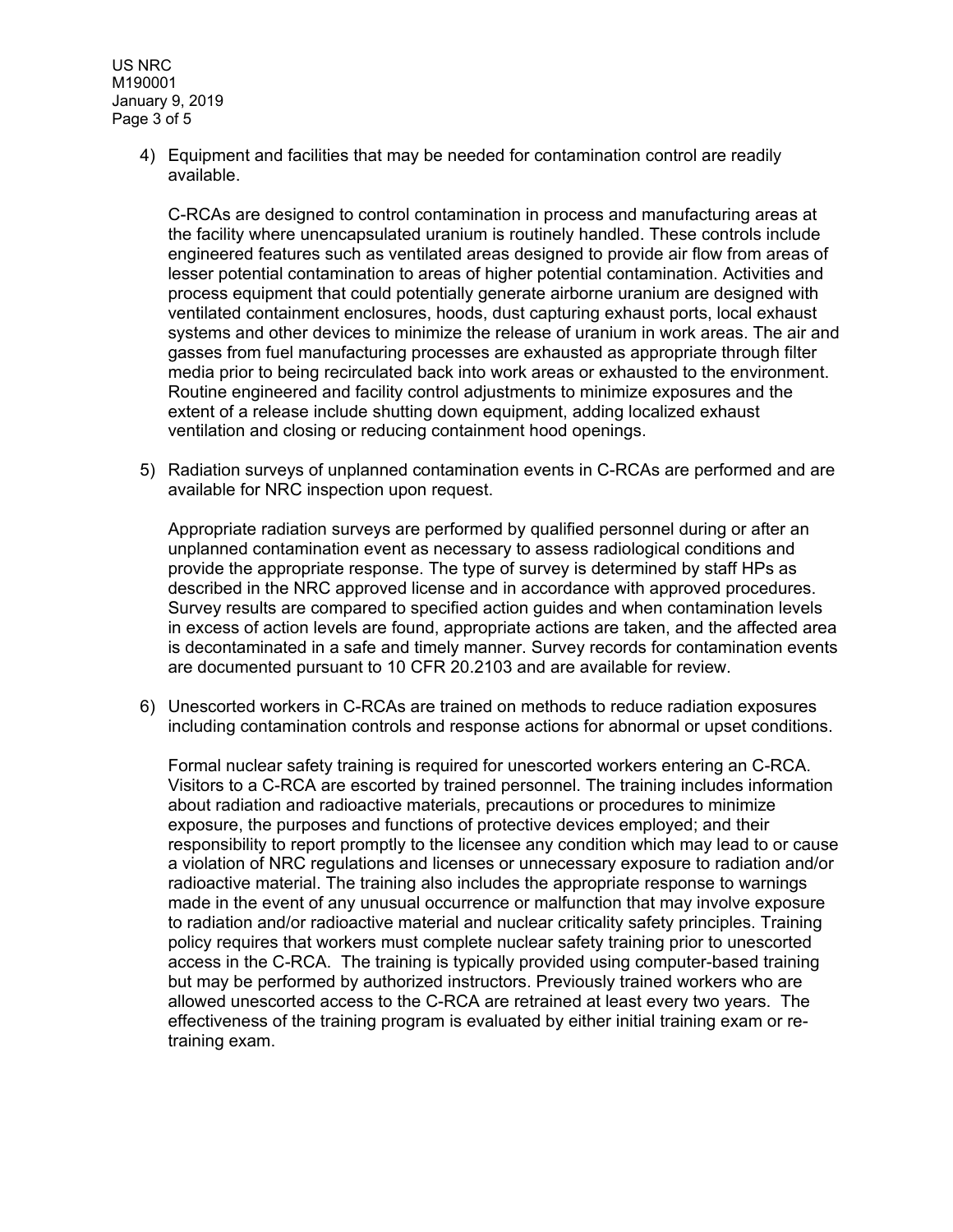### **10 CFR 70.17 Evaluation Criteria**

Pursuant to 10 CFR 70.17(a), the NRC may grant an exemption from the requirements of 10 CFR Part 70 if the staff determines that the exemption is authorized by law, will not endanger life or property or the common defense and security, and is otherwise in the public interest.

GNF-A has determined that granting the proposed exemption will not result in a violation of the Atomic Energy Act of 1954, as amended, other laws, or the Commission's regulations. Therefore, the requested exemption is authorized by law.

GNF-A has also determined that an exemption from the requirement to report within 24 hours a situation due to an unplanned contamination event inside an established contamination radiological controlled area that requires worker access to the contaminated area to be restricted for more than 24 hours by imposing additional radiological controls or by prohibiting entry into the area will not endanger life or property or the common defense and security. As described above, GNF-A has established C-RCAs that are designed to safely contain releases of radioactive material that may occur as a result of operations or maintenance activities that are within a restricted area with no unescorted public access. In addition, GNF-A uses trained and qualified radiation protection personnel who have appropriate equipment readily available. And while the exemption request would eliminate the 24-hour reporting requirement for unplanned contamination events inside a C-RCA, GNF-A will continue to report situations due to an unplanned contamination event outside an established C-RCA, maintain records of these events, and would provide this information to NRC for inspection upon request.

The elimination of the 24-hour reporting requirement also does not involve information or activities that could potentially impact the common defense and security of the United States. Rather, the requested exemption is administrative in nature and would reduce the number of licensee actions triggered by an event that imposes additional radiological controls or by prohibiting entry into an area. Based on its review of this information, GNF-A concludes that granting this exemption request would not endanger life or property or the common defense and security.

Finally, granting this exemption request is otherwise in the public interest because it promotes regulatory efficiency by relieving GNF-A from a reporting requirement that is of low safety significance given the site-specific conditions and programs described above. The exemption would relieve GNF-A from generating initial notification reports within 24 hours and written follow-up reports within 30 days of certain contamination events and the NRC staff from receiving and processing these reports, thereby allowing resources to be focused on other activities of higher significance or consequence.

### **Conclusion:**

Based on the above, GNF-A has concluded that the activities to be authorized by the issuance of an exemption are in compliance with law and will not endanger life or property or the common defense or security. GNF-A also concludes that granting the exemption is in the public interest.